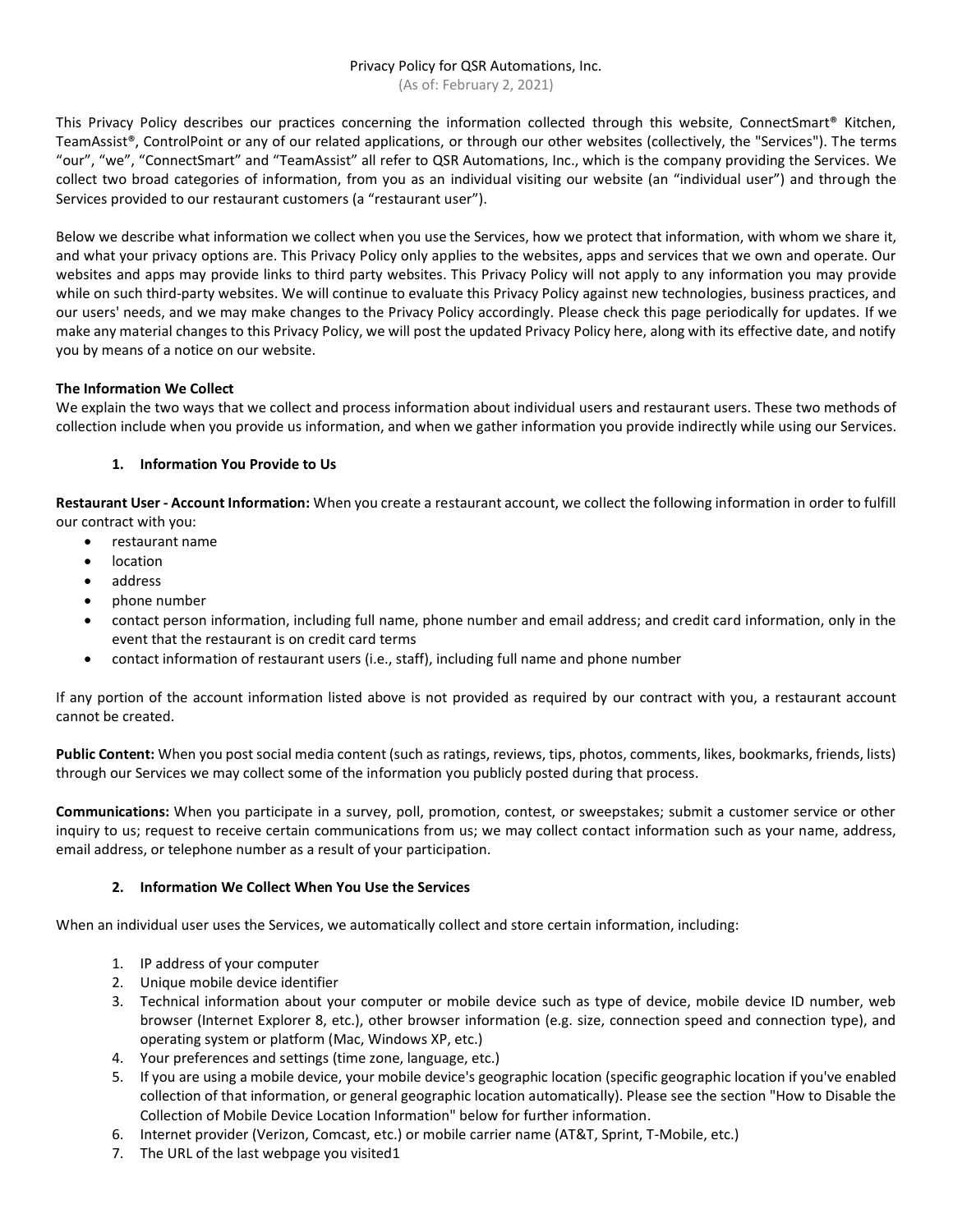- 8. Information about your activity on the Services (e.g., your search queries, comments, search results selected, clicks, pages viewed, how long you visited our Services, etc.)
- 9. Communications between you and other users or merchants through our Services.

When a restaurant user uses the Services, we automatically collect and store all of the information noted above. Also, we will have all the information that you submit or provide with respect to your restaurant and customers through your account with us or through your other communications such as notifications to a party, seatings of a party, messaging activity, restaurant layout, etc. ("Transactional Data").

### **Cookies, Mobile Device IDs and Online Advertising**

### **What is a "Cookie"?**

A cookie is a file containing an identifier (a string of letters and numbers) that is sent by a web server to a web browser and is stored by the browser. The identifier is then sent back to the server each time the browser requests a page from the server.

Cookies may be either "persistent" cookies or "session" cookies: a persistent cookie will be stored by a web browser and will remain valid until its set expiry date, unless deleted by the user before the expiry date; a session cookie, on the other hand, will expire at the end of the user session, when the web browser is closed.

Cookies do not typically contain any information that personally identifies a user, but personal information that we store about you may be linked to the information stored in and obtained from cookies.

### **What Cookies do we use and why?**

We use cookies for the following reasons:

**Strictly Necessary:** These are all the cookies without which the website could not perform basic functions. They may be set automatically when pages load, or as a result of a user request that cannot be fulfilled without the use of the cookie. Generally, these are session cookies that expire on closing the browser but not always.

**Performance:** These cookies collect information about how visitors use a website, for instance which pages visitors go to most often, and if they get error messages from web pages. These cookies don't collect information that identifies a visitor. All information these cookies collect is aggregated and therefore anonymous. It is only used to improve how a website works.

**Targeting/Advertising:** These cookies are used to deliver advertisements more relevant to you and your interests. They are also used to limit the number of times you see an advertisement as well as help measure the effectiveness of the advertising campaign. They are usually placed by advertising networks with the website operator's permission. They remember that you have visited a website and this information is shared with other organizations such as advertisers. Quite often, targeting or advertising cookies will be linked to site functionality provided by the other organization.

### **Who do we share cookie information with?**

AdRoll: Our public facing website uses AdRoll cookies to provide targeted advertising content based on your browsing choices. If you do not wish to receive this type of tailored advertising, you can visit https://www.networkadvertising.org/choices/ to opt out of most online ad networks that use such advertising, including AdRoll.

Facebook: We share our Facebook cookies with Facebook regarding the interests of website visitors via widgets such as the 'Like' button found on our website. This is used to serve targeted advertising to website visitors when logged into Facebook services and other Facebook partner websites.

### **Managing Cookies**

Most browsers allow you to refuse to accept cookies and to delete cookies. The methods for doing so vary from browser to browser, and from version to version. You can however obtain up-to-date information about blocking and deleting cookies via these links:

- https://support.google.com/chrome/answer/95647 (Chrome);
- https://support.mozilla.org/en-US/kb/enable-and-disable-cookies-website-preferences (Firefox);
- https://www.opera.com/help/tutorials/security/cookies/ (Opera);2
- https://support.microsoft.com/en-gb/help/17442/windows-internet-explorer-delete-manage-cookies (Internet Explorer);
- https://support.apple.com/kb/PH21411 (Safari); and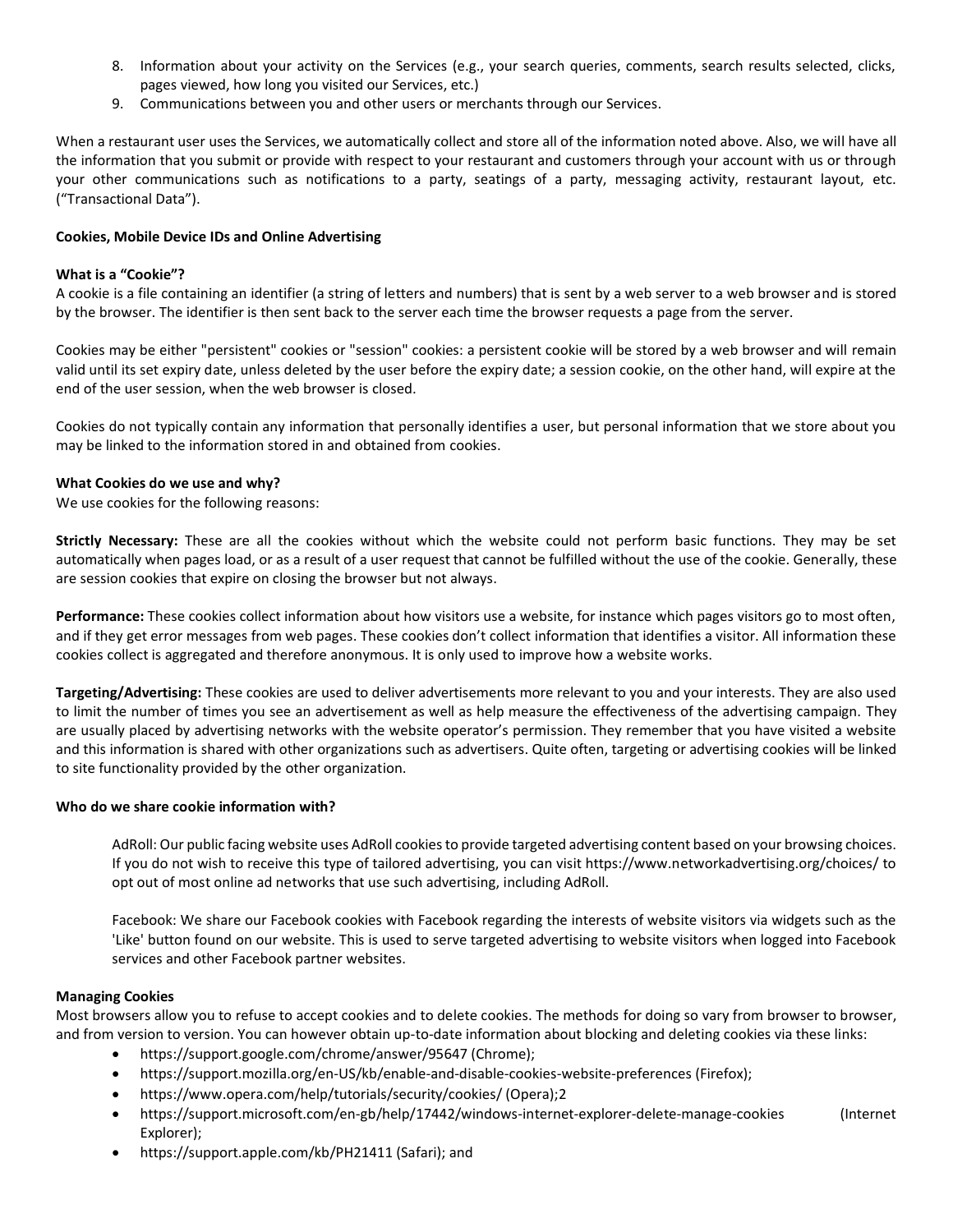• https://privacy.microsoft.com/en-us/windows-10-microsoft-edge-and-privacy (Edge).

# **How We May Use the Information We Collect**

We may use the information we collect from and about you for a variety of purposes, with your consent, for the performance of a contract to which you are a party, or when we have assessed it is necessary for the purposes of our legitimate interests including to:

- Provide direct communication between an individual user and a restaurant.
- Provide restaurant users the various services we offer through ConnectSmart Kitchen.
- To process and manage any equipment returns.
- Respond to your queries.
- Understand our users (their demographics, what they do on our Services, what features they like, how they use them, etc.), improve our Services, such as by personalizing content to your interests, process and complete your transactions, and make special offers.
- Administer our Services and diagnose technical problems.
- Collect payment from restaurant users if any payment is due under the then in effect payment schedule.
- To manage the performance and security of our website and provide you with personalization and advertising that is relevant to you.

## **How We May Share the Information We Collect**

We may share your personal information in the following ways:

- We may disclose data we collect about you when we believe disclosure is necessary to investigate, prevent, or respond to suspected illegal or fraudulent activity or to protect the safety, rights, or property of us, our users, or others.
- If requested or required by government authorities, such as law enforcement authorities, courts, or regulators, or otherwise to comply with the law, we may disclose any information we have about our users. We also may disclose information collected about you in order to exercise or protect legal rights or defend against legal claims.
- We may transfer your information to a third party if we or any of our affiliates are involved in a corporate restructuring (including, a sale, merger, or other transfer of some or all of our assets).
- Advertisers and advertising networks place ads (including sponsored links in search results) on our site and in our mobile applications. These companies may collect information, such as your computer's IP address, browser information, mobile device ID, and search queries, as you use our website and Services. They also may use cookies and other technologies to collect this information when you visit our site. These companies will use this information in connection with their advertising to you.
- We may use, publish, share and disclose non-personal information (e.g., de-identified or aggregate data or statistics) to third parties.
- We may use a third-party intermediary to manage credit card processing. Such intermediary is contractually permitted to use your payment information solely to effect payment and for billing for the Services and any other purchases you may make through us. You can always edit the information associated with your account using your log-in on https://portal.qsr.cloud/admin or if you believe that an unauthorized account has been created, you can request its removal by emailing [support@qsrautomations.com.](mailto:support@qsrautomations.com)

## **How Long We Keep Your Information**

We retain the information we collect about and from you for as long as necessary to fulfill a business purpose or comply with a legal request. We may also choose to anonymize certain of the information you provide to us so that it can no longer be attributed to you if we would like to retain it for longer periods of time.

## **Security**

QSR Automations takes the security of your personal information very seriously. We have implemented commercially reasonable security measures that are designed to prevent unauthorized or unlawful access to and misuse of the information we collect, including technological and physical security measures as well as procedural safeguards. However, because no security system can be 100% effective, and we cannot completely guarantee the security of any information we may have collected from or about you.

### **Users Under 18**

The Services are not intended for users under the age of 18. We do not knowingly collect any personal information from individuals under 18 or market to or solicit information from anyone under the age of 18. If we become aware that a person submitting personal